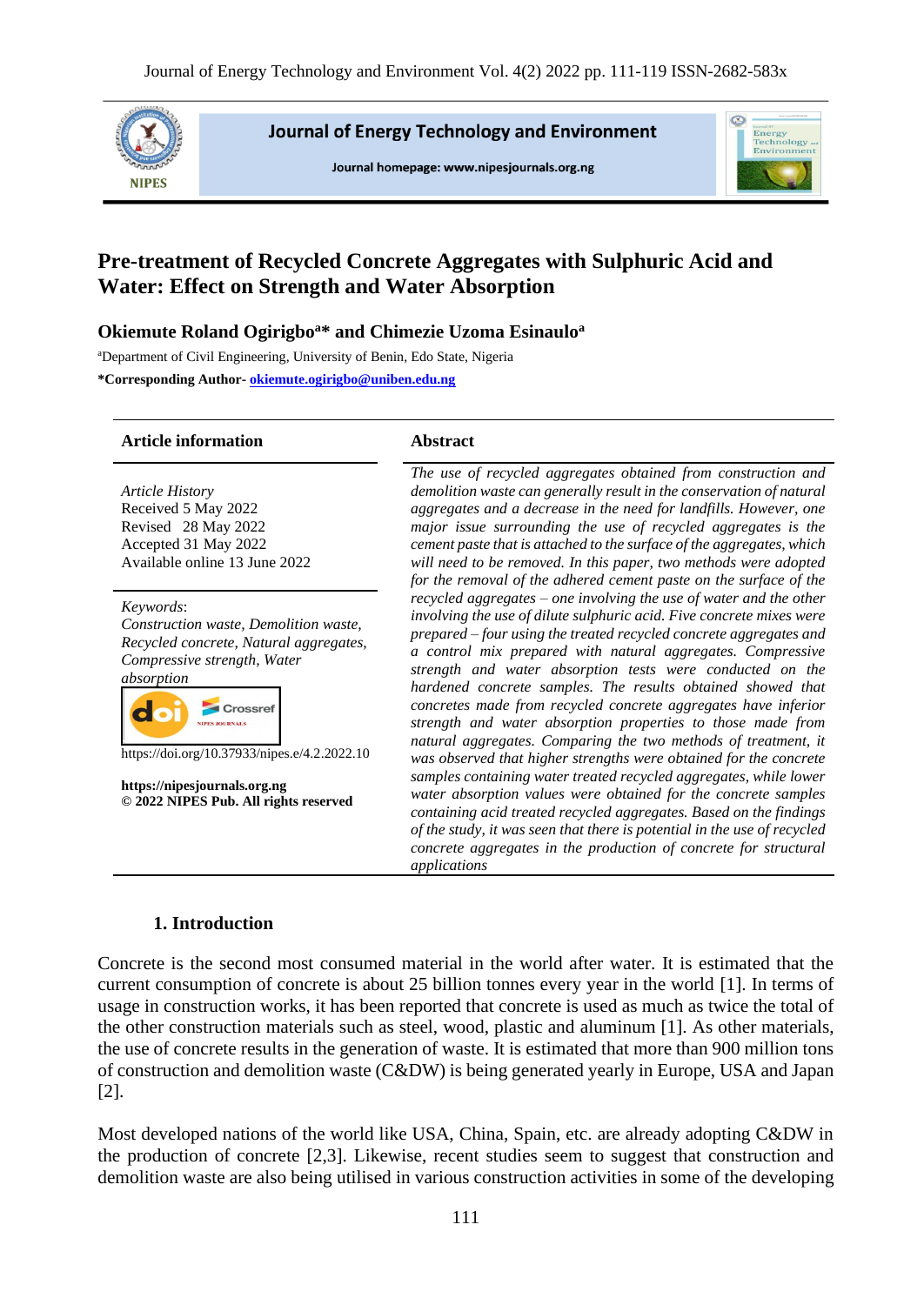countries. For example, Olaoye et al. [4] observed in their study on the viability of recycled concrete waste as construction material for a sustainable environment that concrete produced with recycled concrete waste aggregate, though exhibiting lower compressive strength could be used for walkways and kerbs production in road construction. In another study, Mudashiru et al. [5] investigated the reuse of construction and demolition waste in some selected areas in Ilorin metropolis in North central Nigeria. They observed that there were specific construction and demolition wastes that were being reused and that most of the construction and demolition wastes were either given away or sold at low prices to prevent storage and transportation of the wastes.

Generally, a concrete produced with the inclusion of construction and demolition wastes is known as recycled aggregate concrete (RAC). Despite the numerous studies that have been conducted on the viability of using recycled aggregates in the production of concrete, many persons still prefer to use the natural aggregates in the production of concrete. The reason for this is not far-fetched. It is due to the cement paste or mortar that is attached or adhered to the surface of the recycled aggregate. This adhered mortar or paste has a negative impact on the absorption ratio and specific gravity of the recycled concrete aggregates [6]. Thus, the main challenge associated with the use of recycled aggregates in concrete production is the removal of the adhered mortar on the surface of the recycled aggregates.

Over the past two decades, several researches have been carried out with the objective being to determine the most effective method of removing the adhered cement mortar from the surface of the recycled aggregate. Amongst these methods are the mechanical methods in which the adhered cement mortar/paste is removed by physically crushing and grinding the waste concrete, and the advanced methods using heat or acid [7]. While the crushing method can result in a substantial reduction of the cement mortar/paste content, there are concerns of increased costs and an overall decrease in the production volume of the recycled coarse aggregates as it involves the crushing of relatively weak coarse aggregates into fine aggregates [8,9]. One way to solve these issues is to use acid to remove the cement paste adhered to the surface of the aggregates. This is possible because the cement paste is alkaline, and can thus be removed via a neutralization reaction between the alkaline cement paste and the acid. It has been reported that the use of sulfuric and hydrochloric acids results in a high rate of cement paste removal [7,10,11]. However, despite the high success rate of removal of the adhered cement paste by acids as reported in the literature, there are other negative impacts the use of acids are bound to have on the properties of the concrete produced from acid treated recycled aggregates. Knowledge of these effects is important as it will help in the proper utilisation and incorporation of recycled concrete aggregates in concrete production. This paper considered two methods of removing this adhered mortar/paste – water and acid, and compares the effectiveness of these methods using strength and water absorption.

## **2. Methodology**

## *2.1 Materials*

## *Cement:*

The cement used for this study was Portland cement, which was obtained from a local vendor in Benin City in Edo State, Nigeria. The physical and chemical properties of the cement are shown in Tables 1 and 2 respectively.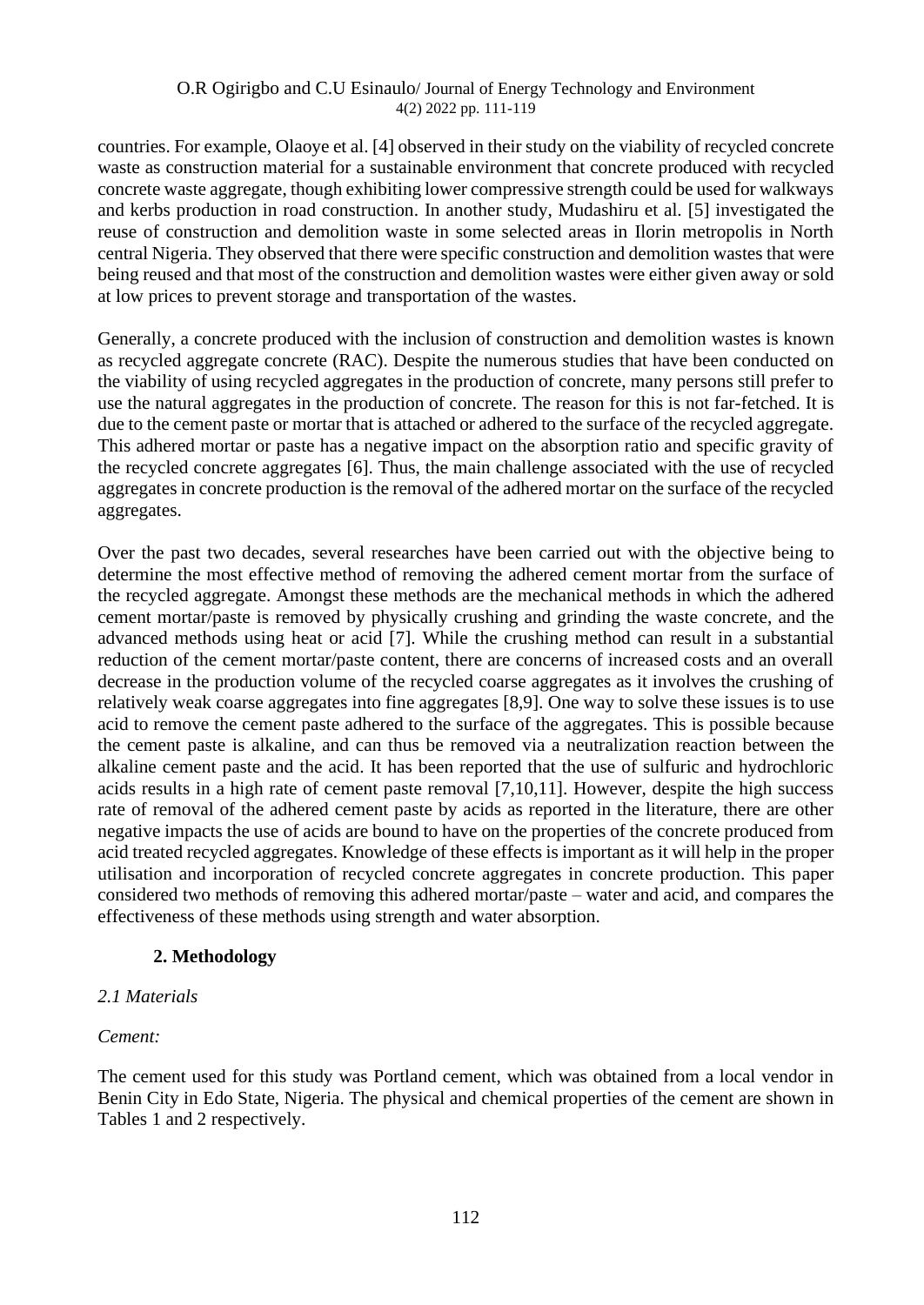|  | Table 1: Physical properties of the cement |
|--|--------------------------------------------|
|--|--------------------------------------------|

| <b>Property</b>                                | Value |
|------------------------------------------------|-------|
| Color                                          | Grey  |
| Specific gravity                               | 3.15  |
| Specific surface area $\text{cm}^2/\text{g}$ ) | 3540  |
|                                                |       |

| <b>Property</b>                     | <b>Portland cement</b> |
|-------------------------------------|------------------------|
| Lime $(CaO)$ , %                    | 62.8                   |
| Alumina $(Al_2O_3)$ , %             | 5.4                    |
| Soluble silica $(SiO2)$ , %         | 20.3                   |
| Iron oxide $(Fe2O3)$ , %            | 3.9                    |
| Magnesia (MgO), %                   | 2.7                    |
| Sodium oxide (Na <sub>2</sub> O), % | 0.14                   |

## *Aggregates:*

The fine aggregate used in the study was obtained from a quarry site in Edo State, Nigeria. The impurities were removed so it conforms to the requirements of BS 882:1992 [12]. Sieve analysis conducted on it placed it at Zone II, with a maximum particle size of 4.75 mm and a specific gravity of 2.57. The coarse aggregate used was crushed granite, with a nominal maximum particle size of 20 mm, and a specific gravity of 2.71. The properties of the fine and coarse aggregates used for the study are shown in Table 3.

| Table 3: Properties of aggregates |                 |                  |  |
|-----------------------------------|-----------------|------------------|--|
| <b>Property</b>                   | Fine aggregate  | Coarse aggregate |  |
| Specific gravity                  | 2.57            | 2.71             |  |
| Density                           | 1.52            | 1.61             |  |
| Zone                              |                 | N/A              |  |
| Maximum size of aggregate         | 5 <sub>mm</sub> | 20 <sub>mm</sub> |  |

## *Recycled aggregates:*

The recycled aggregates were extracted from concrete cubes left in the structural section of the Civil and Structural Engineering Laboratory in the University of Benin, Benin City, Edo State (see Plate 1). In preparing the recycled aggregates, the concrete cubes were first crushed manually using sledge hammers. Afterwards, the aggregates were manually removed from the rubble and placed in two separate buckets. Water and 0.1M sulphuric acid were placed in each of the buckets, and the aggregates were soaked for 7 days and thereafter dried under air for 3 days.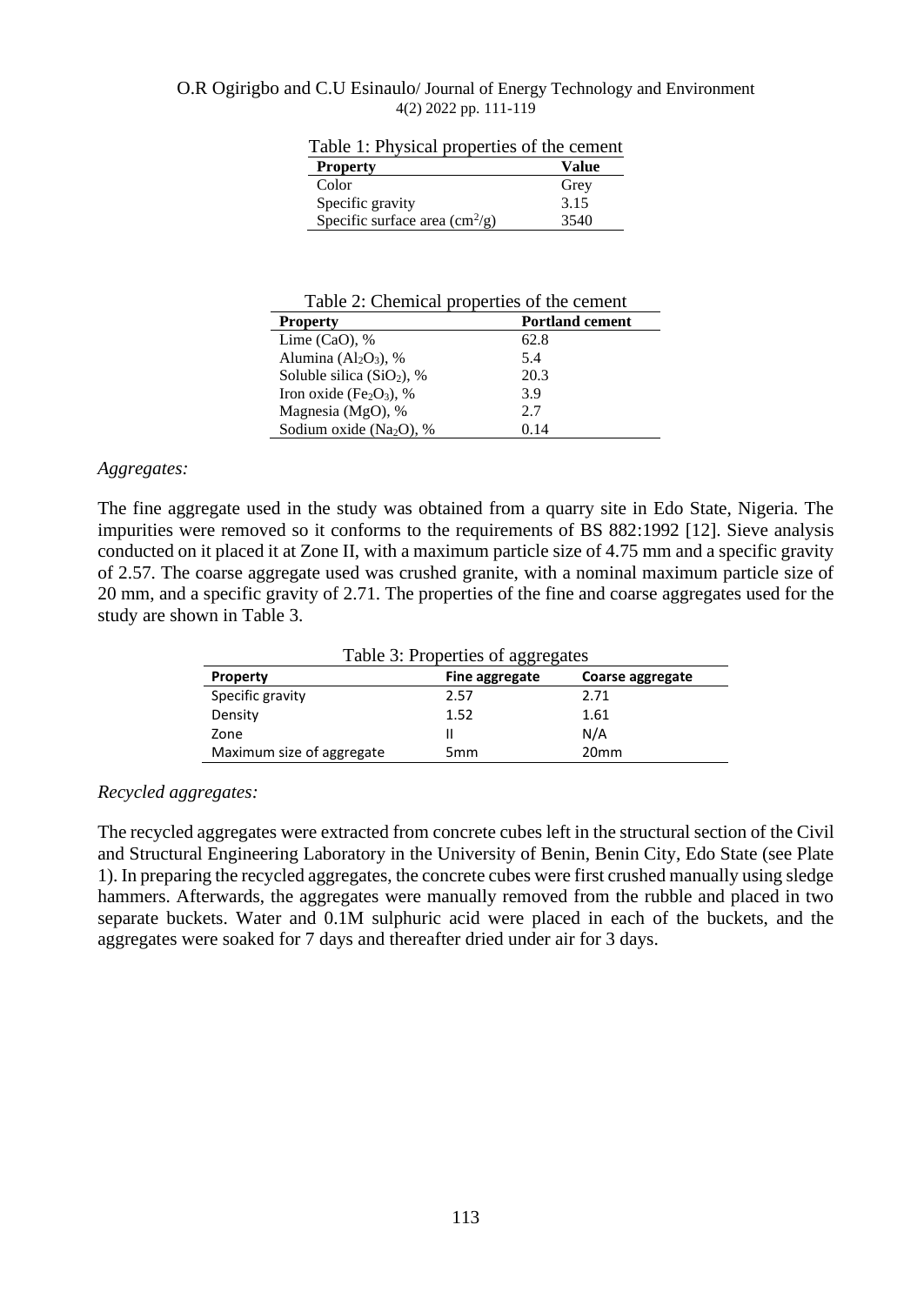



## *Water:*

Potable water as obtained from the University's main water supply was used for mixing the concrete. The water was free from all forms of impurities and organic matter. It conforms to BS EN 1008:2002 [13] requirements.

## *Sulphuric acid:*

The sulphuric acid used for the study was purchased from a local chemical vendor in Benin City, Edo State. The acid was diluted to 0.1M and this was used to pre-treat the recycled concrete aggregates (RCA). To make the  $0.1M$  sulphuric acid,  $0.04cm<sup>3</sup>$  of concentrated sulphuric acid was mixed with 9.96 litres of water. Distilled water was used to prepare the 0.1M sulphuric acid.

## *2.2. Concrete mix*

Five different concrete mixes were adopted for the study, each with 28 day target strength of 30 MPa. The first mix designated as NCA, is the control mix and does not contain recycled aggregate. The remaining four mixes contain either water treated recycled aggregates (WTA) or acid treated recycled aggregates (ACT), at proportions of 15% and 30% by weight of the natural coarse aggregates (as shown in Table 4). For each of the mixes, the various constituents (binder, water and aggregates) were weighed separately and placed in the concrete mixer. After mixing, the concrete was placed into 100 mm cube moulds. The moulds were covered with thin polythene sheets and left to cure in the laboratory for at least 24 hrs, after which the cubes were demoulded and placed in the curing tub to cure under water for 28 days.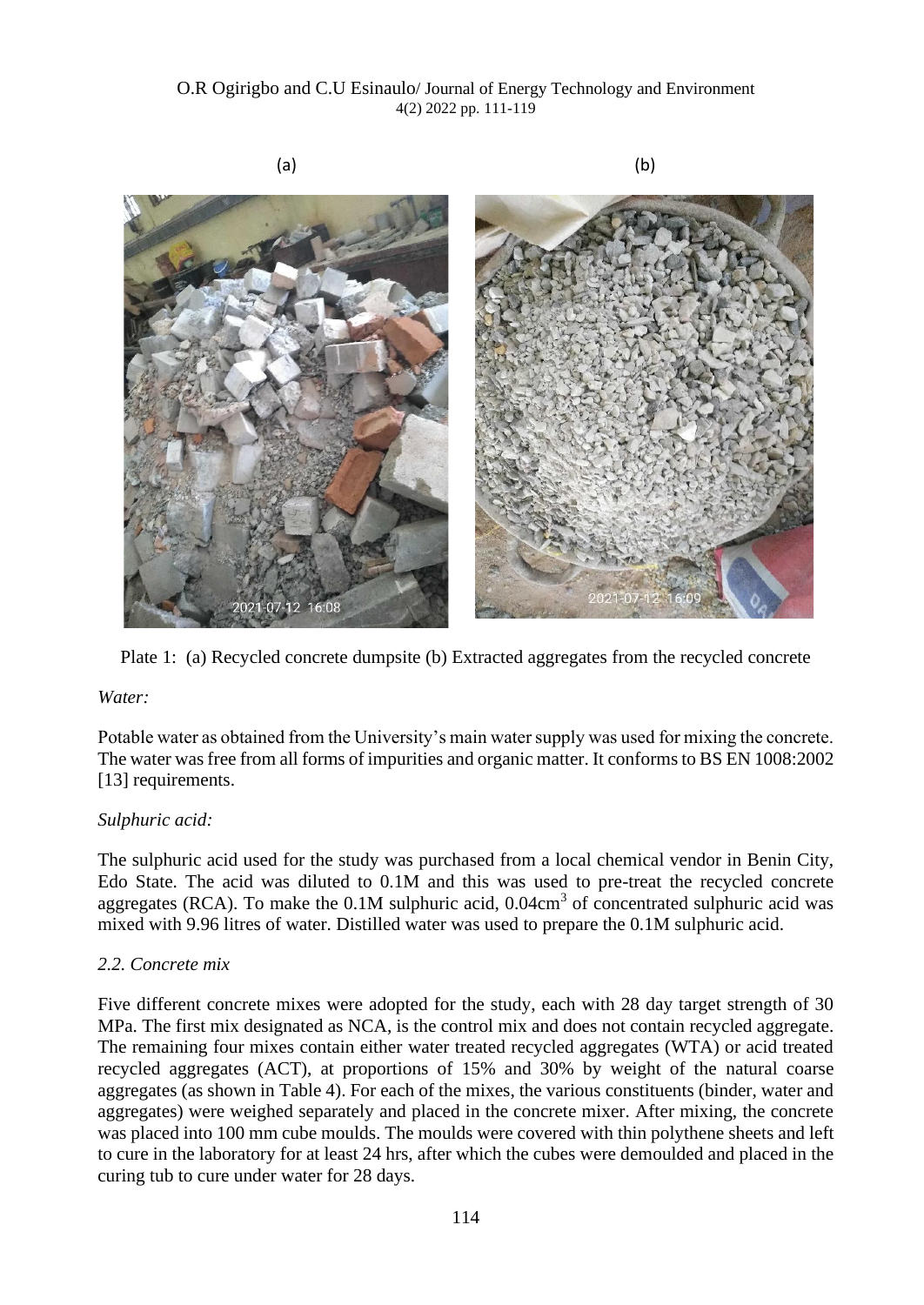|                   |                   | THE TWO TO PROPORTED TO THE BUILDING THE THREE THAT THE T |                           |
|-------------------|-------------------|-----------------------------------------------------------|---------------------------|
| Mix designation   | Natural<br>coarse | Water treated coarse                                      | Acid<br>treated<br>coarse |
|                   | aggregates        | aggregates                                                | aggregates                |
| <b>NCA</b>        | 100%              | 0%                                                        | 0%                        |
| WTA <sub>15</sub> | 85%               | 15%                                                       | 0%                        |
| ACT <sub>15</sub> | 85%               | 0%                                                        | 15%                       |
| WTA30             | 70%               | 30%                                                       | 0%                        |
| ACT <sub>30</sub> | 70%               | 0%                                                        | 30%                       |

## *2.3. Test methods*

#### *Compressive strength:*

Compressive strength was determined on triplicate samples of the mixes in Table 4, at specific ages of 3, 7, 14 and 28 days. At the test age, the concrete cubes were brought out from their respective curing environment, surface dried (as applicable), and weighed before testing. The compressive strength (in MPa) was taken as the average failure load (in kN) divided by the cross sectional area of the concrete cube (in  $mm<sup>2</sup>$ ), as shown in the expression below:

$$
P = \frac{F}{A} \tag{1}
$$

#### *Water absorption test:*

Water ingress tests were carried out according to BS1881-122:2011 [14]. After 28 days of curing, the concrete samples were immersed completely in water for 24 hrs. The mass of the samples were recorded before and after immersion in the water, and the water absorbed (*Wa*) as a percentage was obtained using the expression below.

$$
W_a = \frac{(M_t - M_d)}{M_d} \times 100 \qquad (2)
$$

#### **3. Results and Discussion**

#### *3.1. Compressive strength*

The compressive strength of the concrete cubes obtained at 3, 7, 14 and 28 days, are shown in Figure 1. From the figure, it can be seen that the compressive strength of the concrete samples prepared with the natural coarse aggregates (NCA), were generally higher than those prepared with recycled concrete aggregates (RCA). This agrees with previous studies by [15–17] and can be attributed to the presence of the old mortar, which will always remain attached to the recycled aggregate particles [18]. It can also be seen that as the proportion of the recycled aggregates increased, the compressive strength decreased accordingly. For instance, at 7 days, the strength of the concrete mix containing 15% of water treated recycled aggregates was about 10% lower than that of the concrete mix without recycled aggregates. Comparing the methods of pre-treatment, it can be seen that the concrete samples containing the recycled aggregates treated with water had overall superior strength than those containing recycled aggregates treated with sulphuric acid. However, irrespective of the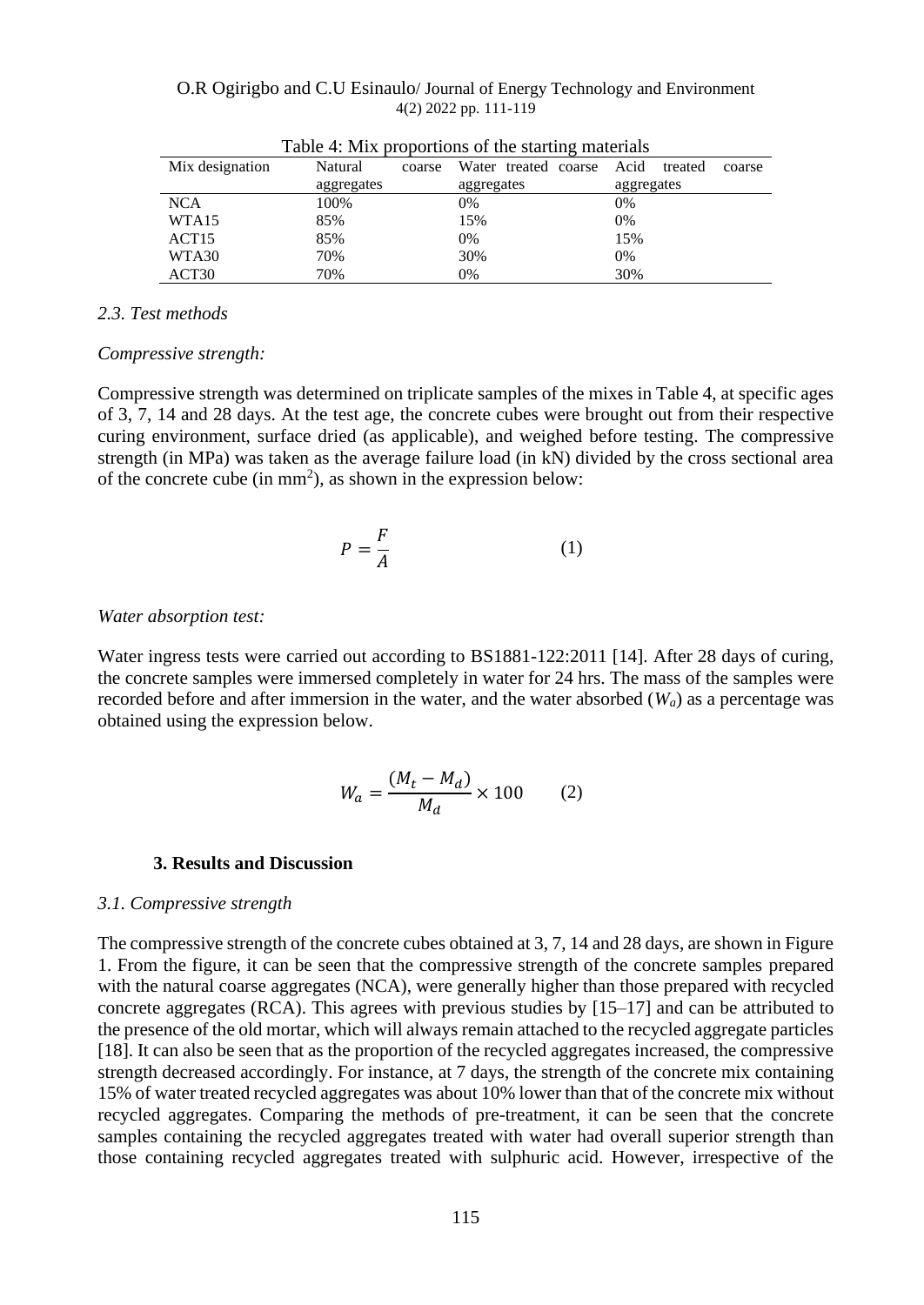method of pre-treatment employed for the recycled concrete aggregates, the 28-day strength of all the concrete samples was greater than 30MPa, which was the target strength.



Figure 1: Compressive strength development for the various mixes

Strength deterioration ratios (SDR) were computed for the concretes containing the recycled aggregates. SDR is defined as the ratio of the strength loss of the concrete samples containing recycled aggregates relative to the strength of those without recycled aggregates [19]. The computed SDRs for 7 and 28 days strength are shown in Table 5. From the table, the SDR can be seen to increase with the proportion of the recycled aggregates in the mix. It can also be seen that the concrete samples containing the acid treated recycled aggregates had higher strength deterioration ratios as compared with those that were containing water treated recycled aggregates. The lower strength of the acid treated aggregates may have been caused by the reaction of the sulphuric acid with calcium hydroxide, which will result in the formation of gypsum that can be easily washed away [20]. Similar findings were also reported by [10,11].

| Table 5: Computed strength deterioration ratios for the water and acid treated RCA concrete |  |  |  |  |  |  |
|---------------------------------------------------------------------------------------------|--|--|--|--|--|--|
|---------------------------------------------------------------------------------------------|--|--|--|--|--|--|

| Mix ID            | 7 day SDR | 28 day SDR |
|-------------------|-----------|------------|
| WTA 15            | 9.14%     | 6.83%      |
| ACT <sub>15</sub> | 10.02%    | 7.75%      |
| WTA 30            | 21.16%    | 8.33%      |
| ACT 30            | 31.85%    | 10.11%     |

## *3.2. Water absorption*

Figure 2 shows the results of the water absorption for the natural coarse aggregate (NCA) samples and the recycled concrete aggregates. From the figure, it can be seen that the amount of water absorbed by the concrete samples increased with time. In particular, the concrete samples that did not contain recycled aggregates recorded overall lower percentages of water absorbed as compared to the concrete samples containing recycled aggregates. The reason for the increased water absorption of the recycled concrete aggregates is the adhered mortar on the surface of the recycled aggregate [21]. The adhered mortar is a porous material; and therefore, will allow more ingress of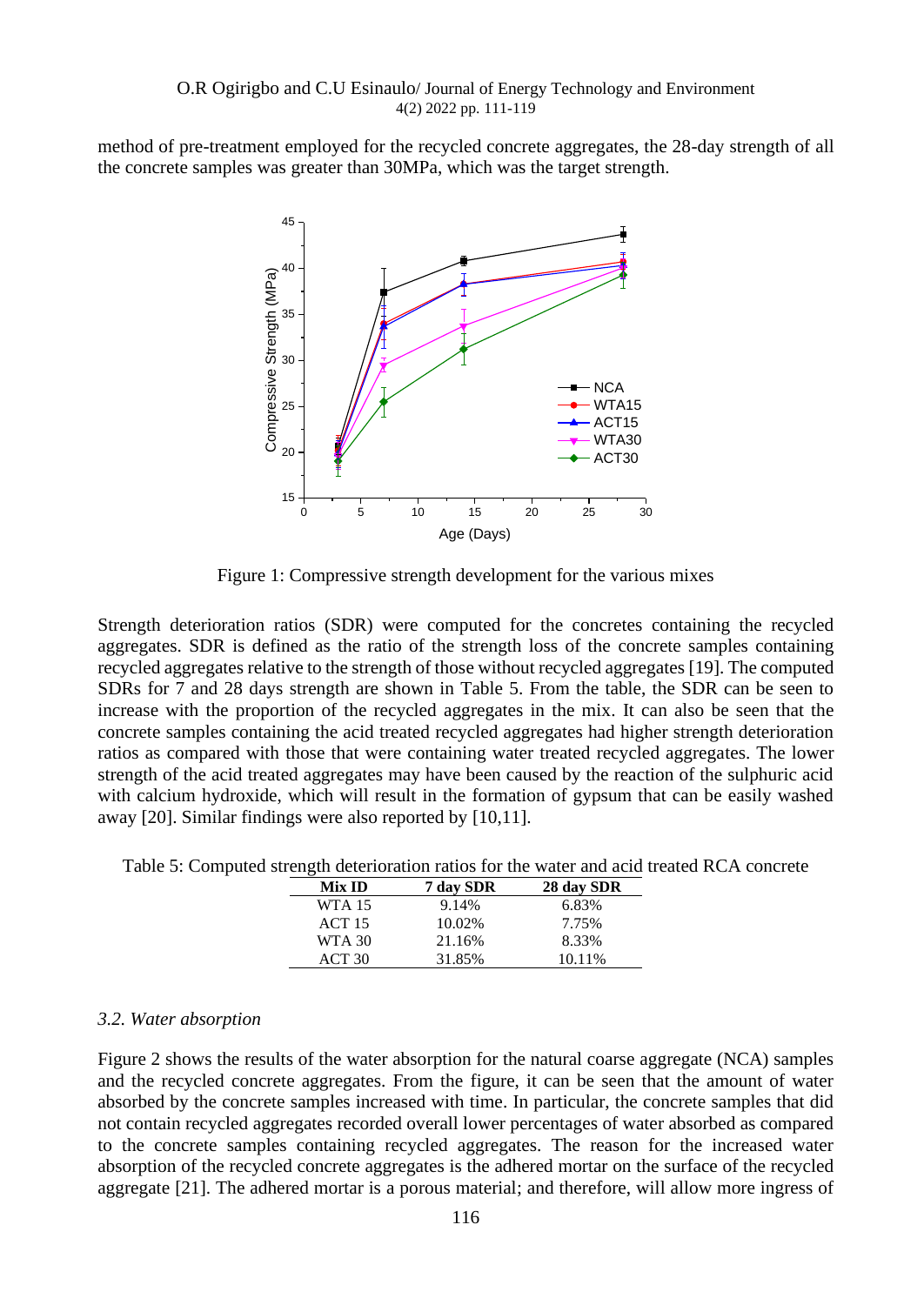water into the concrete [11,22]. It was also observed from the figure that the acid treated recycled aggregate concrete (ACT) had lower percentages of water absorbed than the water treated recycled aggregate concrete (WTA). This implies that the acid treated recycled aggregates had lower mortar adhered to the surface of the aggregates, and tends to suggest that the acid treatment resulted in more removal of the adhered mortar from the surfaces of the recycled concrete aggregates.



Figure 2: Percentage of water absorbed by the various concrete samples

## **4. Conclusion**

This study focused on studying the effects of the method of pre-treatment of recycled concrete aggregates on the strength and water absorption properties of the concretes made from these treated recycled concrete aggregates. Two different pre-treatment methods were used – one involving the use of water and the other involving the use of diluted sulphuric acid. The results obtained from the study showed that the use of recycled concrete aggregates in concrete will result in a weaker and more porous concrete. The pre-treatment method involving the use of water produced concretes that were slightly better in terms of strength than those that were pre-treated using dilute sulphuric acid. In contrast, the acid-treated samples appeared to have better water resistant properties than the watertreated samples.

Overall, the findings of the study are promising and show that there is potential in the use of recycled concrete aggregates in the production of concrete for structural applications. This is important for construction practices as it can lead to a significant reduction in the cost of construction as against where natural aggregates are used. However, other factors such as the time and cost of the pretreatment process have to also be considered.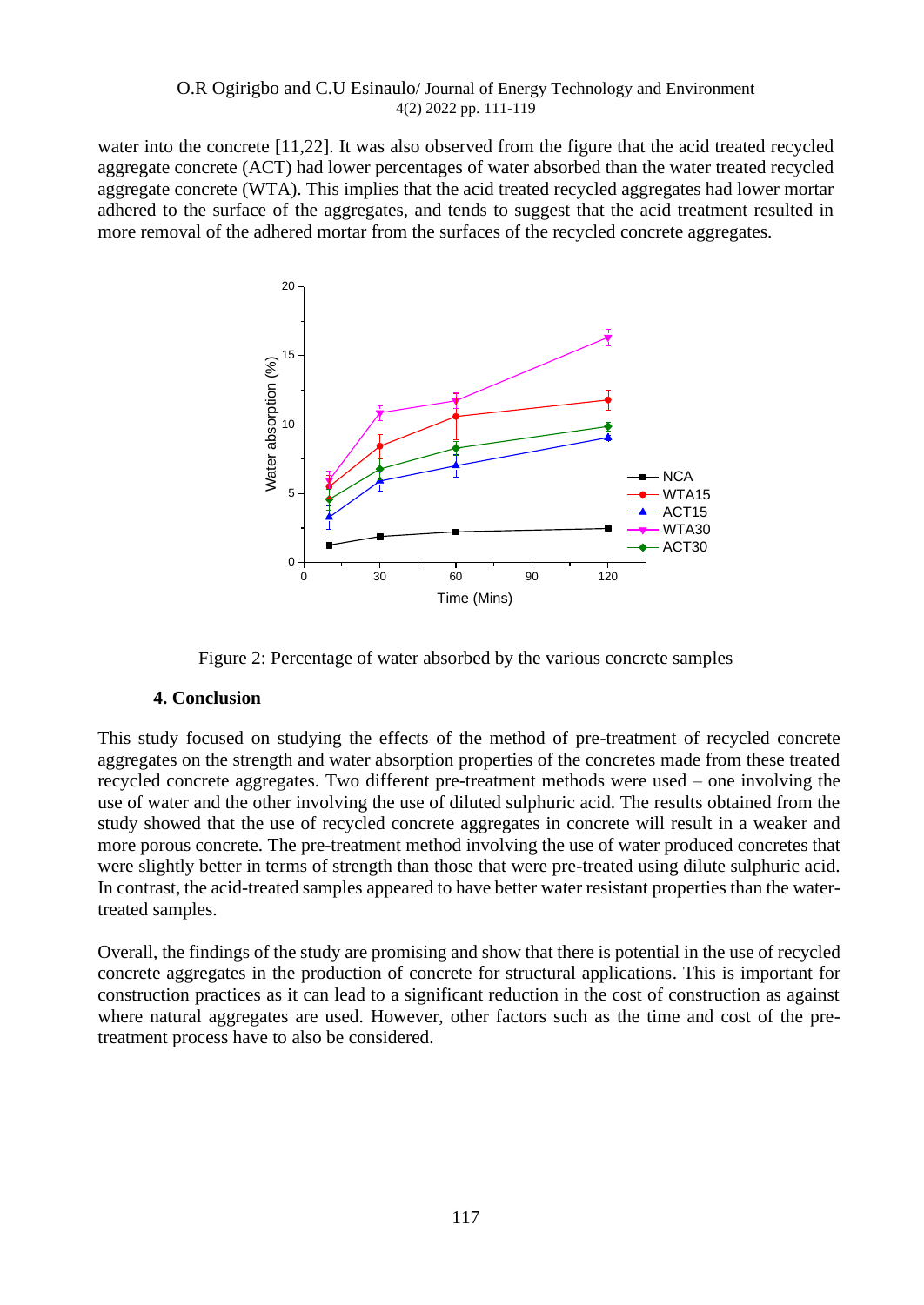| <b>Nomenclature</b>                  |  |  |
|--------------------------------------|--|--|
| Cross sectional area $\text{(mm)}^2$ |  |  |
| Acid treated recycled aggregate      |  |  |
| Construction and demolition waste    |  |  |
| Failure load (kN)                    |  |  |
| Mass of dry sample $(g)$             |  |  |
| Mass of sample after time $t(g)$     |  |  |
| Natural coarse aggregate             |  |  |
| Compressive strength (MPa)           |  |  |
| Recycled aggregate concrete          |  |  |
| Recycled concrete aggregate          |  |  |
| Strength deterioration ratio         |  |  |
| Percentage of water absorbed         |  |  |
| Water treated recycled aggregate     |  |  |
|                                      |  |  |

#### **References**

- [1] CSI (2009). *Recycling Concrete*. Available at: https://www.wbcsd.org/contentwbc/download/2410/29973#:~:text=The%20Cement%20Sustainability%20In itiative%20(CSI,definitions%20of%20reuse%20and%20recycling. Accessed 04/05/2022
- [2] Awoyera, P.O.; Akinmusuru, J.O.; Moncea, A. (2017). Hydration mechanism and strength properties of recycled aggregate concrete made using ceramic blended cement. *Cogent Eng.* Vol. 4, 1282667.
- [3] Rodrígueza, C.; Parrac, C.; Casadob, G.; Minanoa, I.; Albaladejoa, F.; Benitoa, F.; Sanchez, I. (2016). The incorporation of construction and demolition wastes as recycled mixed aggregates in non-structural concrete precast pieces. *J. Clean. Prod.*, Vol. 127, pp. 152–161.
- [4] Olaoye, R.A.; Oluremi, J.R.; Ajamu, S.O.; Abiodun, Y.O. (2018). Viability of Recycled Concrete Waste as Construction Material for a Sustainable Environment. *Covenant J. Eng. Technol.*, Vol. 1, pp. 74–85.
- [5] Mudashiru, R.B.; Oyelakin, M.A.; Oyeleke, M.O.; Bakare, S.B. (2016). Reuse of Construction and Demolition Waste in Edun, Ilorin, North Central Nigeria. In Proceedings of the International Conference of Science, Engineering & Environmental Technology (ICONSEET); pp. 85–89.
- [6] Akbarnezhad, A.; Ong, K.C.G.; Zhang, M.H.; Tam, C.T.; Foo, T.W.J. (2011). Microwave-assisted beneficiation of recycled concrete aggregates. *Constr. Build. Mater.*, Vol. 25, pp. 3469–3479.
- [7] Kim, H.; Park, S.; Kim, H. (2016). The Optimum Production Method for Quality Improvement of Recycled Aggregates Using Sulfuric Acid and the Abrasion Method. *Int. J. Environ. Res. Public Heal.*, Vol. 13.
- [8] Akbarnezhad, A.; Ong, K.; Tam, C.; Zhang, M. (2013). Effects of the Parent Concrete Properties and Crushing Procedure on the Properties of Coarse Recycled Concrete Aggregates. *J. Mater. Civ. Eng.* Vol. 25, pp. 1795–1802.
- [9] De Juan, M.S.; Gutiérrez, P.A. (2009). Study on the influence of attached mortar content on the properties of recycled concrete aggregate. *Constr. Build. Mater.* Vol. 23, pp. 872–877.
- [10]Saravanakumar, P.; Abhiram, K.; Manoj, B. (2016). Properties of treated recycled aggregates and its influence on concrete strength characteristics. *Constr. Build. Mater.*, Vol. 111, pp. 611–617, doi:https://doi.org/10.1016/j.conbuildmat.2016.02.064.
- [11]Kim, H.-S.; Kim, B.; Kim, K.-S.; Kim, J.-M. (2017). Quality improvement of recycled aggregates using the acid treatment method and the strength characteristics of the resulting mortar. *J. Mater. Cycles Waste Manag.*, Vol. 19, pp. 968–976, doi:10.1007/s10163-016-0497-9.
- [12]BS882:1992. *Specification for aggregates from natural sources for concrete*; BSI: Brussels.
- [13]BSEN1008:2002. *Mixing water for concrete. Specification for sampling, testing and assessing the suitability of water, including water recovered from processes in the concrete industry, as mixing water for concrete*; BSI: Brussels.
- [14]BS1881-122:2011 *Testing concrete*; BSI: Brussels.
- [15]Chen, G.M.; He, Y.H.; Jiang, T.; Lin, C.J. (2016). Behaviour of CFRP-confined recycled aggregate concrete under axial compression. *Constr. Build. Mater.*, Vol. 111, pp. 85–97.
- [16]Pedro, D.; Brito, J. de; Evangelista, L. (2017). Structural concrete with simultaneous incorporation of fine and coarse recycled concrete aggregates: Mechanical, durability and long-term properties. *Constr. Build. Mater.*, Vol. 154, pp. 294–309.
- [17]Thomas, J.; Thaickavil, N.N.; Wilson, P.M. (2018). Strength and durability of concrete containing recycled concrete aggregates. *J. Build. Eng.*, Vol. 19, pp. 349–365.
- [18]Okafor, F.O. (2010). Waste concrete as a source of aggregate for new concrete. *Niger. J. Technol.*, Vol. 29, pp. 5–11.